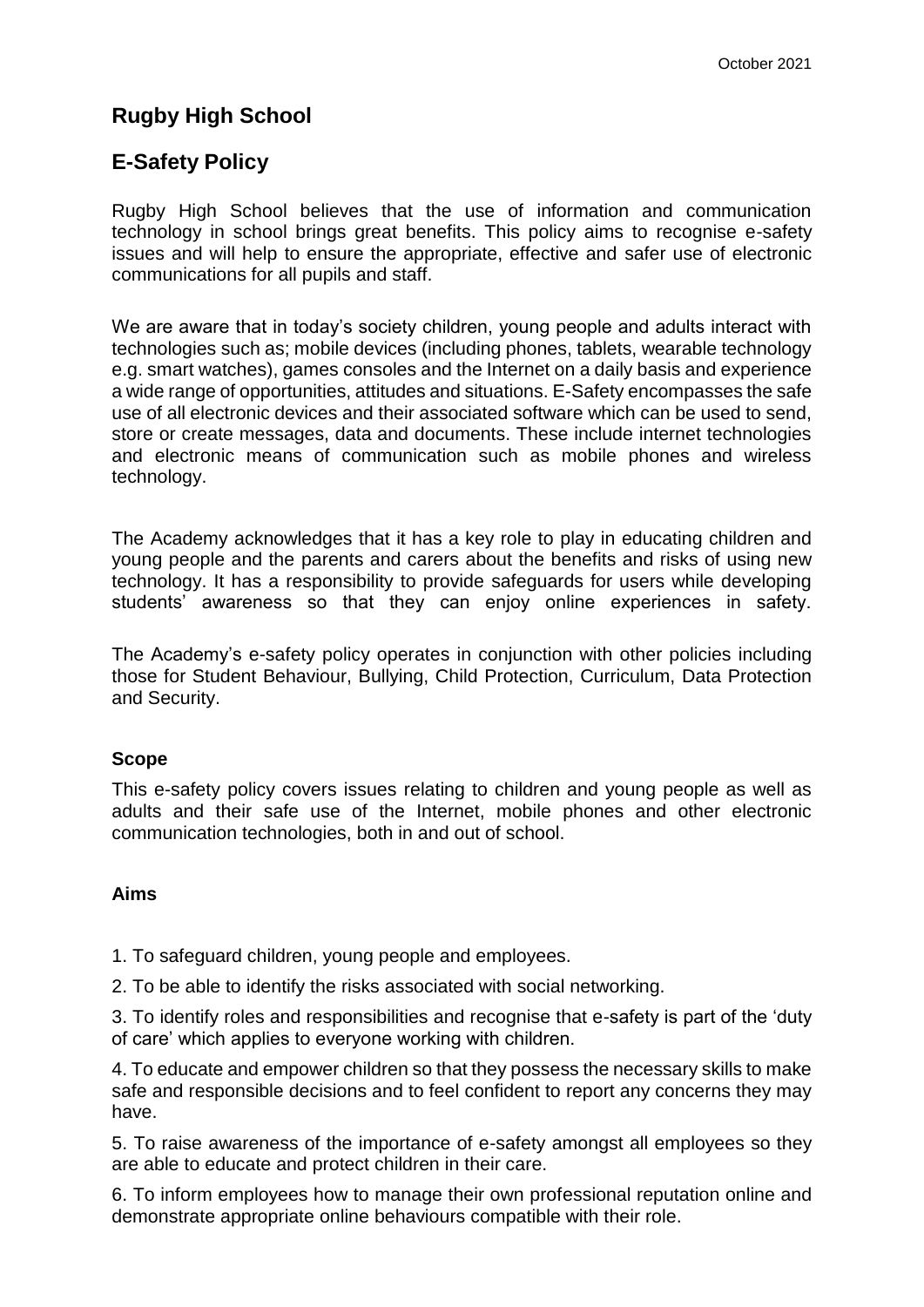7. To provide opportunities for parents/carers to develop their knowledge of e-safety.

8. To ensure awareness amongst all members of Rugby High School that 'online actions can have offline consequences'.

#### **Forensic Monitoring and Filtering**

All school owned or leased equipment has forensic monitoring software installed on it which is used to monitor usage 24/7. In addition, the Academy uses a filter to screen out inappropriate or unsuitable content.

The Academy will take all reasonable precautions to prevent access to inappropriate material. However, due to the international scale and linked Internet content, it is not possible to guarantee that unsuitable material will never appear on a school computer. The Academy cannot accept liability for the material accessed, or any consequences of Internet access if the students do not follow the rules in the acceptable user policy.

#### **Student Wifi**

Students will access the BYOD WIFI system through their school network username and password. The WIFI is free for students and will allow filtered access to the internet as controlled by the Academy. It is strongly recommended the students use the RHS Public network whilst on school premises to stay safe online. The Academy cannot be responsible for the material accessed by a student if they connect to the internet through their own data connection.

### **E-Safety Coordinator**

The Academy's E-Safety Coordinator is the Designated Child Protection Teacher/Officer as the roles overlap. This person has responsibility for ensuring that staff receive regular training in regard to e-safety; that policies (including the ICT User Agreements) are kept up to date; signed and followed; that students receive appropriate training on e-safety matters as part of their PHSE and ICT lessons and that they are able to put the training that they receive into practice.

#### **Reporting Incidents and Complaints**

An E-Safety incident is any incident which involves the use of electronic technology e.g. email, mobile phone texts, digital images/videos etc. All incidents relating to esafety should be reported to the E-Safety Co-ordinator.

Complaints of Internet misuse will be dealt with by a senior member of staff. Any complaint about staff misuse must be referred to the headteacher. Complaints of a child protection nature will be dealt with in accordance with school child protection procedures.

If staff or students discover unsuitable sites, the URL (address), time, content must be reported to eSafe via the E-Safety coordinator. In cases where there is a potential child protection issue the person reporting the matter should speak directly to the Designated Person and follow up the conversation with a My Concern incident form. Where applicable, referrals may be made to the MASH (under the Child Protection Procedures) and/or CEOP (The Child Exploitation and Online Protection Unit).

#### **Internet Usage, Access and Monitoring**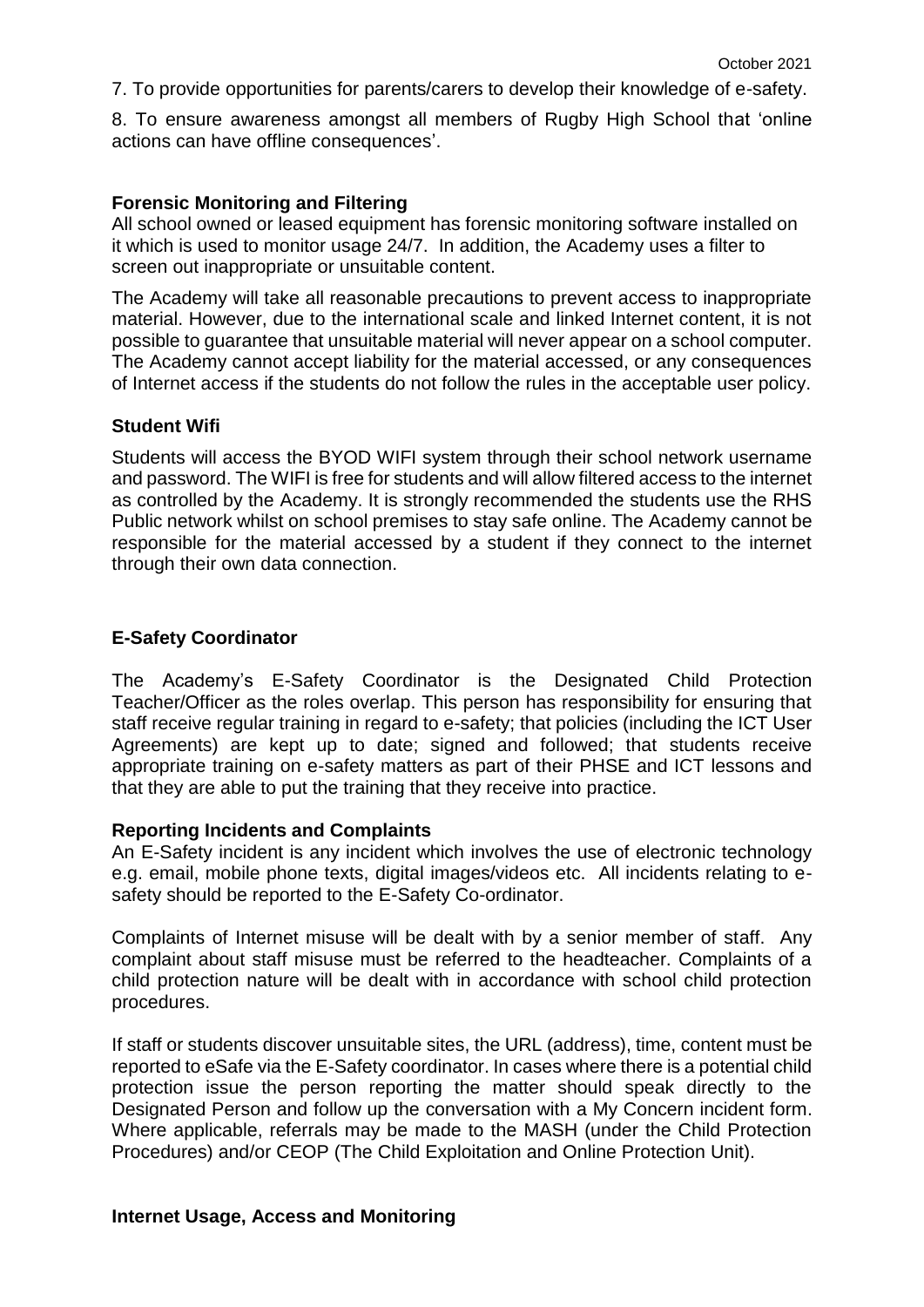Internet usage is an essential part of a twenty-first century education. Access to the internet can provide students with many educational benefits and can help them to develop their capacity to learn independently. Students will be taught what Internet use is acceptable and what is not. Students will be reminded at regular intervals about how to keep themselves safe on line and what to do if they feel that their safety is compromised in any way or if they are being bullied or harassed.

They will be educated in the effective use of the Internet in research, including the skills of knowledge location, retrieval and evaluation and given clear objectives for Internet use. Internet access will be planned to enrich and extend learning activities. Staff will guide students in on-line activities.

Whilst students are in school, the Academy can monitor and filter their internet access, however, students use the Internet outside school and therefore need to learn how to evaluate internet information and to take care of their own safety and security.

Students are given access to the internet in school on condition that they abide by the terms of the school's Student ICT User Agreement. Students who misuse ICT equipment, who break the terms of the User Agreement or who use their access to bully or harass others will have their accounts frozen for a fixed period and run the risk, if the behaviour is repeated, of permanently losing their access. Where appropriate, the Academy will report instances of abuse to external agencies (including the police).

All staff must read and sign the 'Staff ICT User Agreement' before using any school ICT resource. Parents/carers and students will be asked to sign and return the ICT User Agreement before a student can use the school's ICT equipment.

## **Email**

Students may only use approved school e-mail accounts on the school system and should use these accounts whenever communicating with teachers. Students should immediately tell a teacher if they receive offensive e-mail. Students must not reveal personal details of themselves or others in e-mail communication or arrange to meet others (the exception to this is where the arrangement to meet relates to an official school activity).

## **Social Networking**

Students are advised never to give out personal details of any kind which may identify them or their location. They are advised not to place personal photos on any social network space and are encouraged to set passwords, deny access to unknown individuals and to block unwanted communications. They are encouraged to invite known friends only and deny access to others.

# **Managing Emerging Technologies**

Emerging technologies will be examined for educational benefit and a risk assessment will be carried out before their use in school is allowed.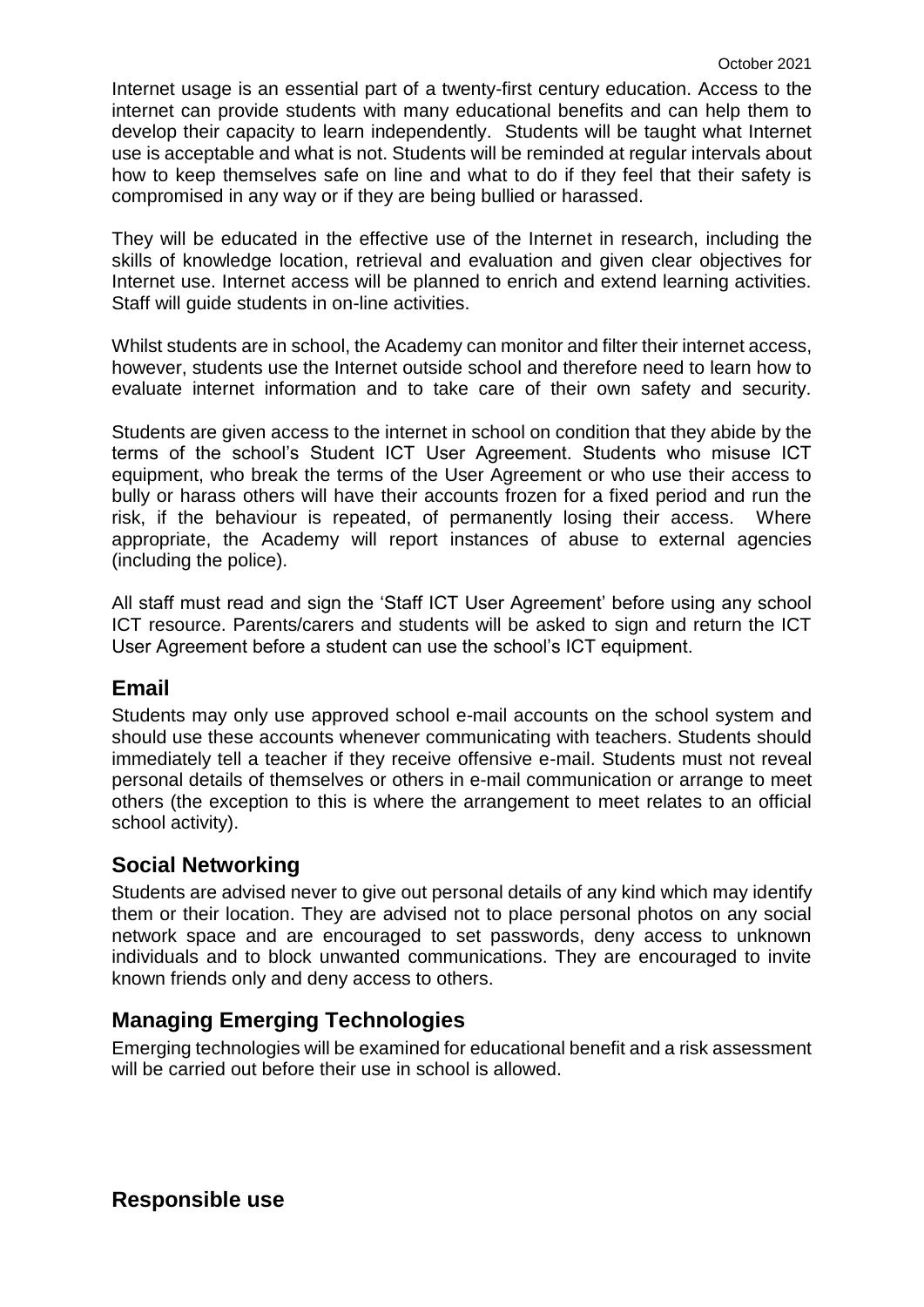- Students will be educated on the responsible use of the internet during ICT, PSHE, Form time and assemblies. Students will only use appropriate websites when using the internet at Rugby High School.
- Students should only register with sites where they meet the age requirement this includes social media where you must be 13 Years of age.
- We recommend that passwords are set by parents and monitored for students.
- Students and staff must speak to people respectfully over the internet.
- Students and staff must be aware that their digital footprint stays with them for life.
- Students must not speak to strangers or give out personal details.
- Students and staff must not post inappropriate videos or images.
- Students and staff must gain permission to take videos and images of other students and staff members, as well as check to see if the parent has given written consent to the school for the use of the student in photographs and videos and to make these available for public viewing.
- Students and staff must make no libellous comments about the Academy or staff and students on any internet webpage or media platform.
- Students must immediately report to a member of staff if they or another student receives offensive or abusive emails, text messages or posts on social networking sites.
- Staff must immediately report to the Headteacher if they or any other staff member receives offensive or abusive emails, text messages or posts on social networking sites.

# **Mobile Phones**

Mobile phones can be used on school site by following the School's mobile phone policy.

Mobile phones may be used during lessons with the teacher's permission to photograph work, record or to conduct research. The sending of abusive or inappropriate text messages and the taking of images of individuals without their consent is forbidden.

Staff should not use their own phones to contact students. They will be issued with a school phone where contact with students is required.

## **BYOD**

Students are permitted to bring in their own device into school, this includes laptop, tablet and mobile phone. The device is used at the risk of the student and the Academy accepts no responsibility to damage or loss of the device.

Any device supplied by the Academy will have forensic monitoring software installed and will be monitored following the School's BYOD policy.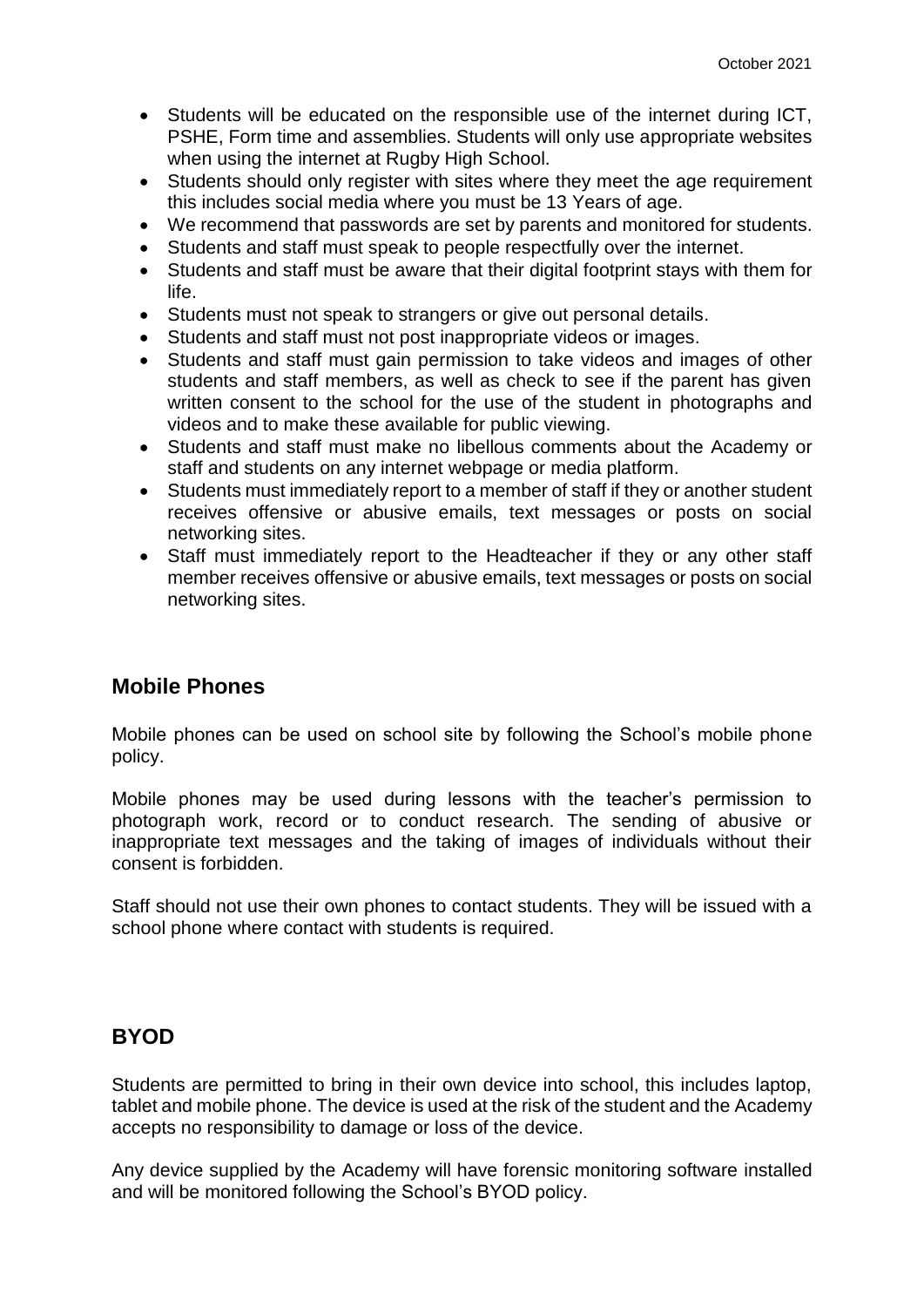## **Published Content and the School Web Site**

Staff or students' personal information will not be published on the Academy's website and care will be taken to ensure that students' anonymity is protected.

The headteacher has overall editorial responsibility for the website and for ensuring that content is accurate and appropriate.

## **Publishing Students' Images and Work**

Photographs that include students will be selected carefully and students' names will not be used in association with photographs. Written permission from parents or carers will be obtained before photographs of students are published on the Academy's website or used for other purposes. Students' work will only be published with the permission of the student.

## **Information System Security**

The Academy's ICT systems capacity and security will be reviewed regularly. Virus protection is installed and is updated regularly.

## **Protecting Personal Data**

Personal data will be recorded, processed, transferred and made available according to the Academy's Data Protection and Freedom of Information Policy and the GDPR Policy. All students and their parents will be asked to sign a Fair Processing Notice.

**Safeguarding –** please refer to the Safeguarding policy.

**Bullying –** please refer to the Bullying policy.

**Prevent and Peer on peer –** please refer to the Child Protection Policy.

**Child Protection –** please refer to the Child Protection Policy.

# **Communication of Policy**

## **Students**

- Students will be informed that Internet use will be monitored
- If students search for inappropriate websites, they will be spoken to by a senior member staff at the Academy.
- If students type inappropriate comments they will be spoken to by a senior member staff at the Academy.

## **Staff**

- All staff will be given the Academy's E-Safety Policy and its importance explained.
- Staff should be aware that Internet traffic can be monitored and traced to the individual user. Discretion and professional conduct is essential
- Staff that manage filtering systems or monitor ICT use will be supervised by senior management and have clear procedures for reporting issues.
- Staff will be given clear training on the Academy's E-safety policy and how to use the school IT equipment.
- Further employee guidance for personal use and social networking will be discussed as part of the employee induction process (including NQT and SCITT programmes)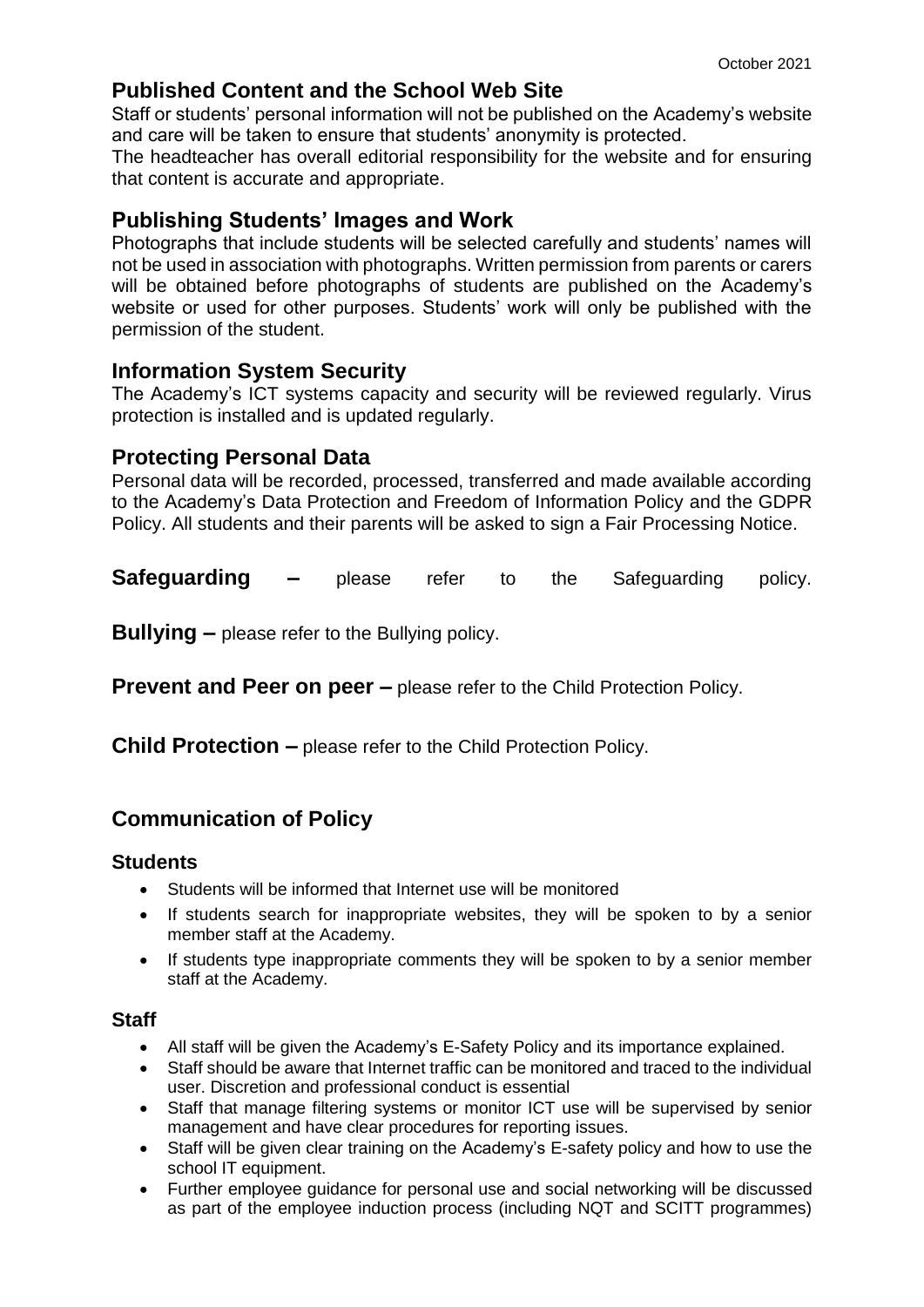and safe and acceptable professional behaviour will be outlined in the Employee Acceptable Use Policy

Staff will be directed to and expected to complete Esafety training every academic year

### **Parents**

 Parents' attention will be drawn to the Academy's E-Safety Policy in newsletters, the school prospectus and on the school website.

The E-Safety Policy will be reviewed annually.

October 2021

# **Referral Process – Appendix A**

# **E-Safety Rules– Appendix B**

# **Student ICT User Agreement– Appendix C**

# **Staff ICT User Agreement – Appendix D**

# **Useful Sources of Information, Advice and Support re E-Safety** – **Appendix E**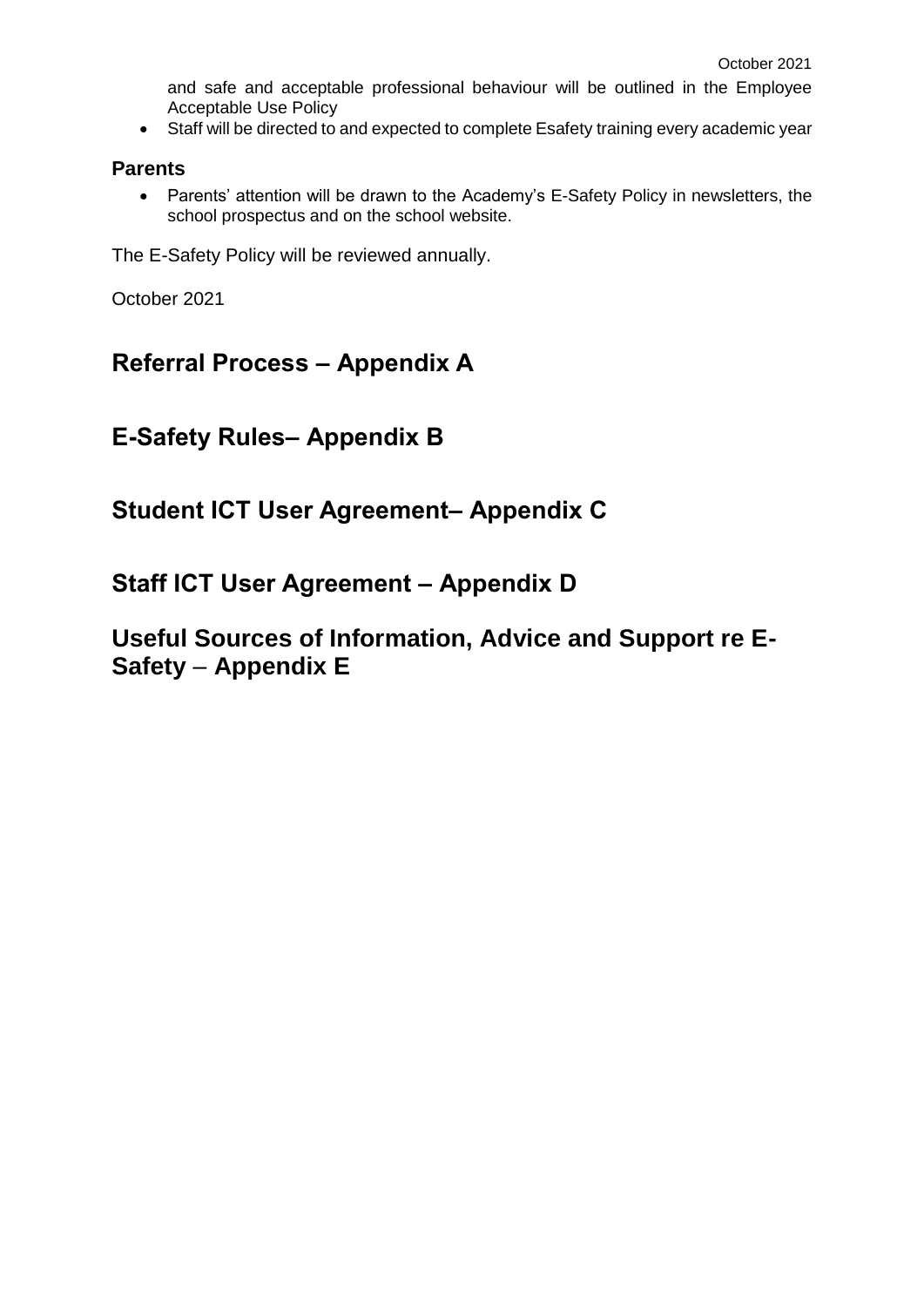# **Appendix A**

## **Flowchart for responding to e-safety incidents in school**



Adapted from Becta – E-Safety 2005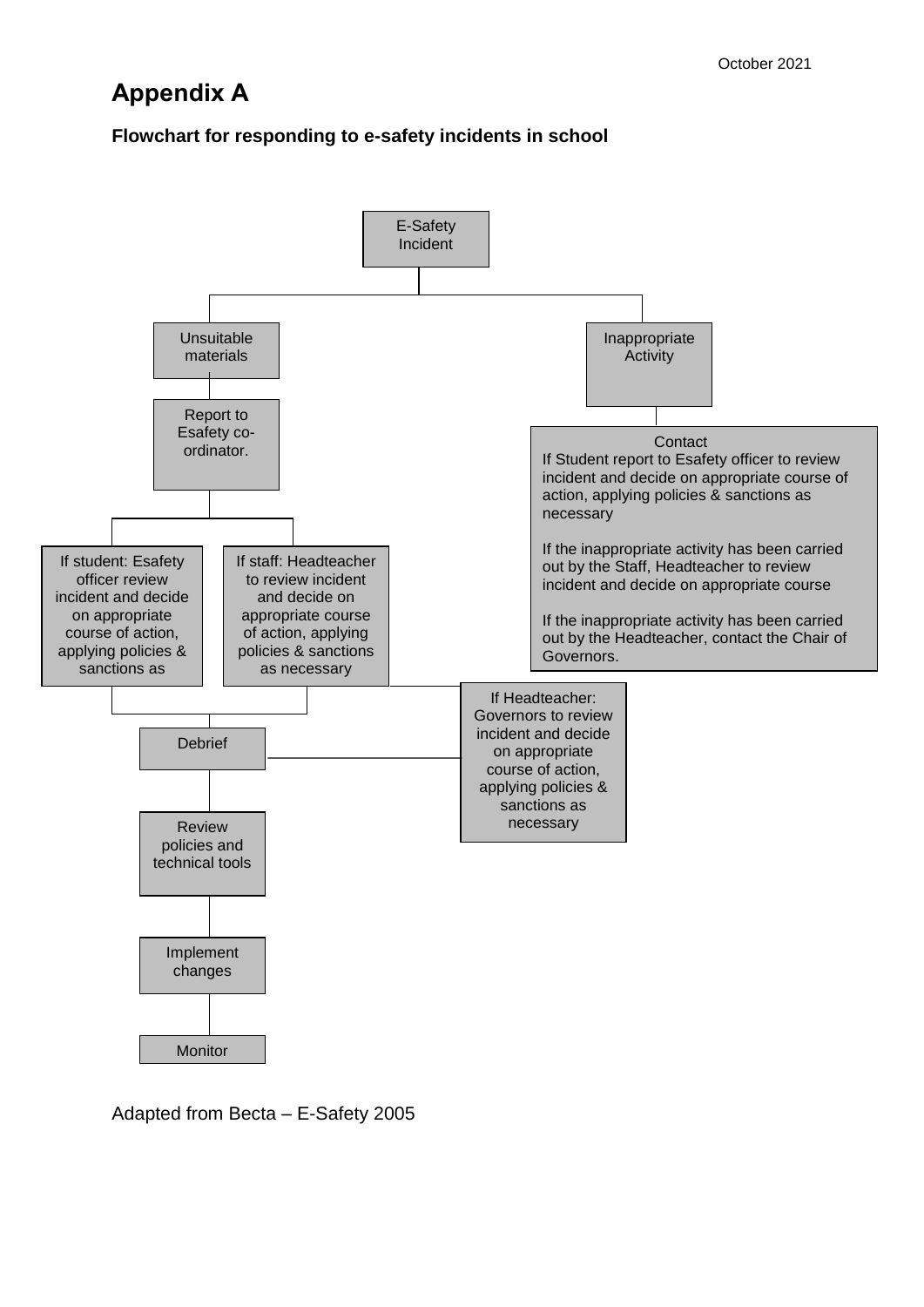## **Appendix B**

# **E-Safety Rules**

These E-Safety Rules help to protect students and the Academy by describing acceptable and unacceptable computer use.

- The Academy owns the computer network and can set rules for its use. The school network (and internet access) is only to be used for educational purposes. Use for private purposes, personal financial gain, gambling, political activity, advertising or illegal purposes is not permitted. N.B. It is a criminal offence to use a computer or network for a purpose not permitted by the school.
- Irresponsible use of the Academy's ICT equipment may result in the loss of network or Internet access.
- Network access must be made via the user's authorised account and password. You must not give your password to any other person or allow them to use your account.
- Copyright and other intellectual property rights must be respected.
- Access to some social networking sites, chatrooms and instant messaging services is currently not allowed in school.
- Messages shall be written carefully and politely, particularly as email could be forwarded to unintended readers. Anonymous messages and chain letters are not permitted.
- Users must take care not to reveal personal information through email, personal publishing, blogs or messaging.
- Students may not install programmes on school ICT equipment except when working under the supervision of an ICT teacher and with the permission of the school's network manager.
- You may not bring food or drink into an ICT room.

The Academy operates a filtering system which means that access to some sites is denied. In addition, it uses software to monitor the use of the Academy's computer systems, including access to web-sites. It may intercept e-mail, delete inappropriate materials and report abuses to external agencies including the police where it believes unauthorised use of the Academy's computer system may be taking place, or the system may be being used for criminal purposes or for storing unauthorised or unlawful text, imagery or sound.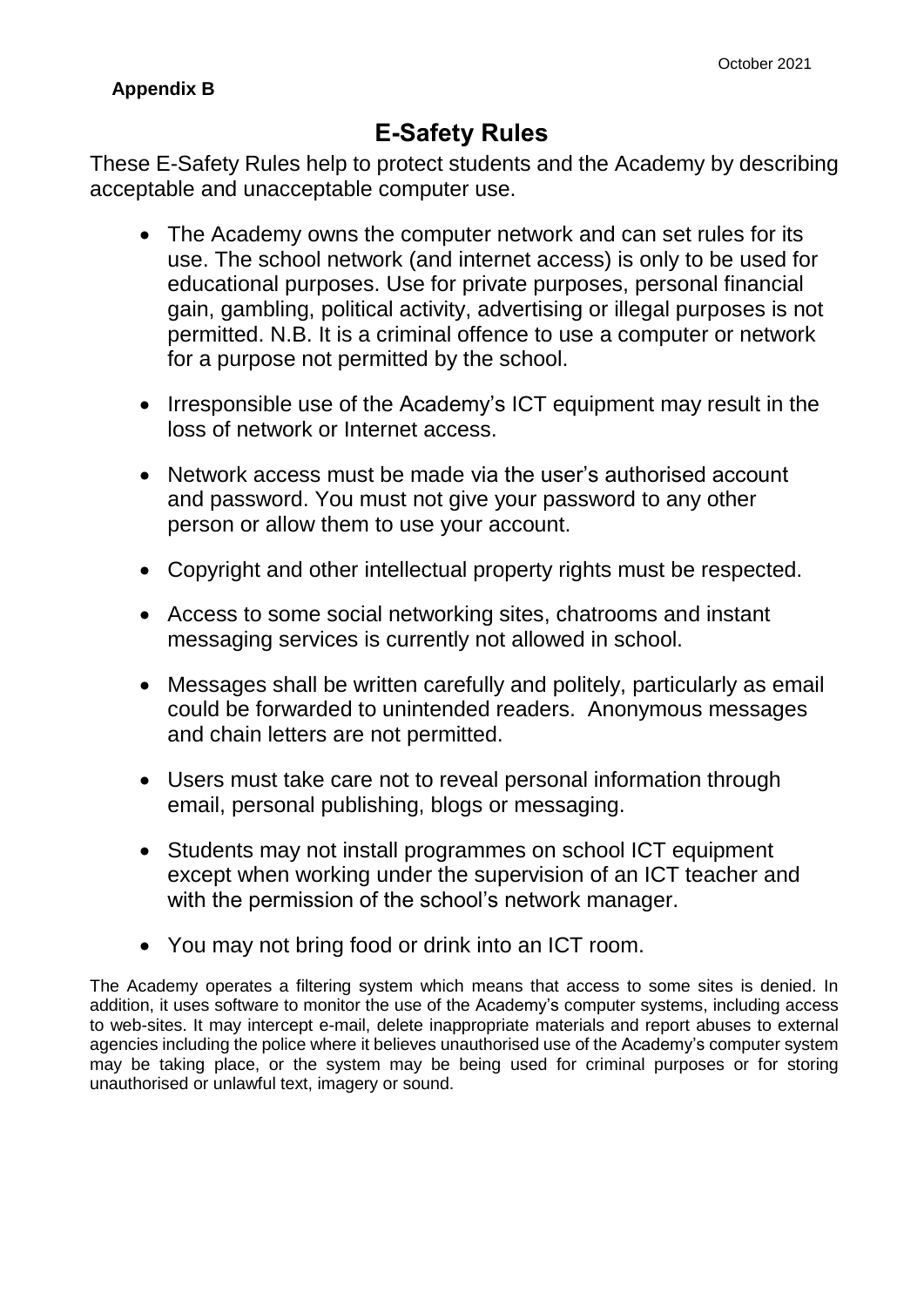**Appendix C**

## **Rugby High School**

### **Student ICT User Agreement**

*All students use computer facilities including Internet access as an essential part of learning, as required by the National Curriculum. Both students and their parents/carers are asked to sign to show that the E-Safety Rules have been understood and agreed.*

*Student: Form:* 

### **Student's Agreement**

- I have read and I understand the Academy's E-Safety Rules.
- I will use the computer, network, mobile phones, Internet access, my own device and other new technologies in a responsible way at all times.
- I know that network and Internet access may be monitored.

## **Parent's Consent for Web Publication of Work and Photographs**

I agree that my daughter's work may be electronically published. I also agree that appropriate images and video that include my daughter may be published subject to the Academy's rule that photographs will not be accompanied by student names.

### **Parent's Consent for Internet Access**

I have read and understood the Academy's E-Safety rules and give permission for my daughter to access the Internet. I understand that the Academy will take all reasonable precautions to ensure that students cannot access inappropriate materials but I appreciate that this is a difficult task.

I understand that the Academy cannot be held responsible for the content of materials accessed through the Internet. I agree that the school is not liable for any damages arising from use of the Internet facilities.

**Signed:** *Date:* 

#### **Please print name:**

Please complete, sign and return to the school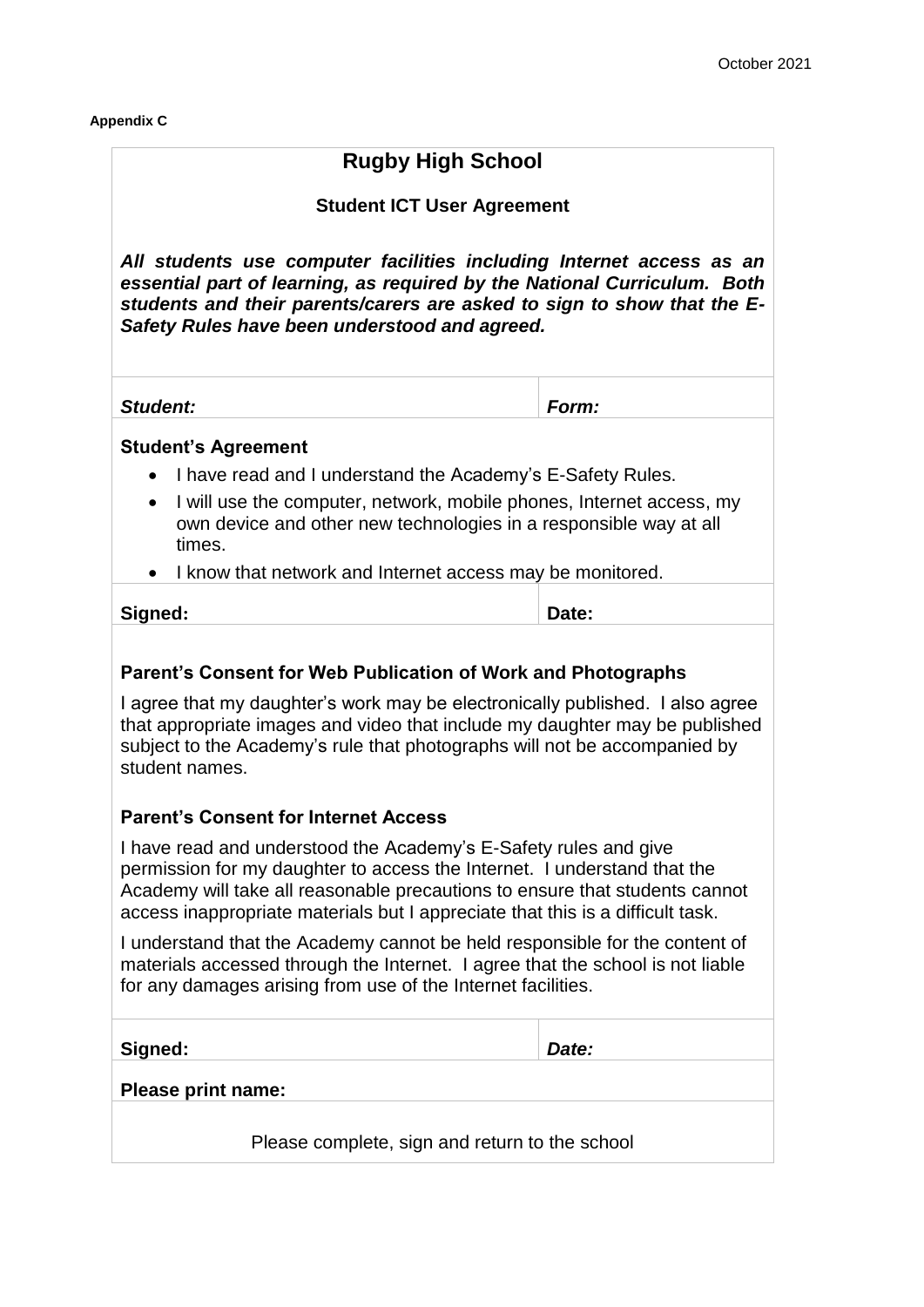#### **Appendix D**

#### **Staff ICT User Agreement**

- To ensure that staff are fully aware of their professional responsibilities when using information systems, they are asked to sign this agreement. Staff should consult the Academy's E-Safety policy for further information and clarification. The information systems are school property and I understand that it is a criminal offence to use a computer for a purpose not permitted by its owner.
- I understand that Academy equipment is provided for use in association with my employment. I understand that use for personal financial gain, gambling, political activity or illegal purposes is not permitted.
- I understand that usage of all school equipment is monitored, monitoring is comprehensive and occurs whenever and wherever equipment is used, 24 hours of the day, 365 days of the year
- I understand that I am required to maintain the Academy's reputation and standing in the community and not to do anything which would damage public trust or confidence in the teaching profession. I understand that I must maintain professional standards at all times including using language appropriate to my professional status.
- I understand that staff using school equipment to access pornography or adult only sites and materials; to send or post messages of an intimate or suggestive nature will be subject to disciplinary proceedings and may face dismissal for gross misconduct.
- I understand that staff who breach the staff behaviour policy though school equipment will be held accountable through the Academy's staff behaviour policy.
- I understand that school information systems may not be used for private purposes or for advertising, without specific permission from the headteacher.
- I understand that the Academy may monitor my information systems and Internet use to ensure policy compliance.
- I will respect system security and I will not disclose any password or security information to anyone other than an appropriate system manager.
- I will not install any software or hardware without permission.
- I will ensure that personal data is kept secure and is used appropriately, whether in school, taken off the school premises or accessed remotely.
- I will respect copyright and intellectual property rights.
- I will report any incidents of concern regarding children's safety to the school E-Safety Coordinator or the Designated Safeguarding Lead.
- I will ensure that any electronic communications with students are compatible with my professional role. I will not use language that could be calculated to incite hatred against any ethnic, religious or other minority. I will not create or send messages that could be interpreted as libelous.
- I will use my school email account when communicating with students by email.
- I will not give personal details, including my personal mobile phone number to students and I will not store students' personal details including their mobile phone numbers on my personal phone.